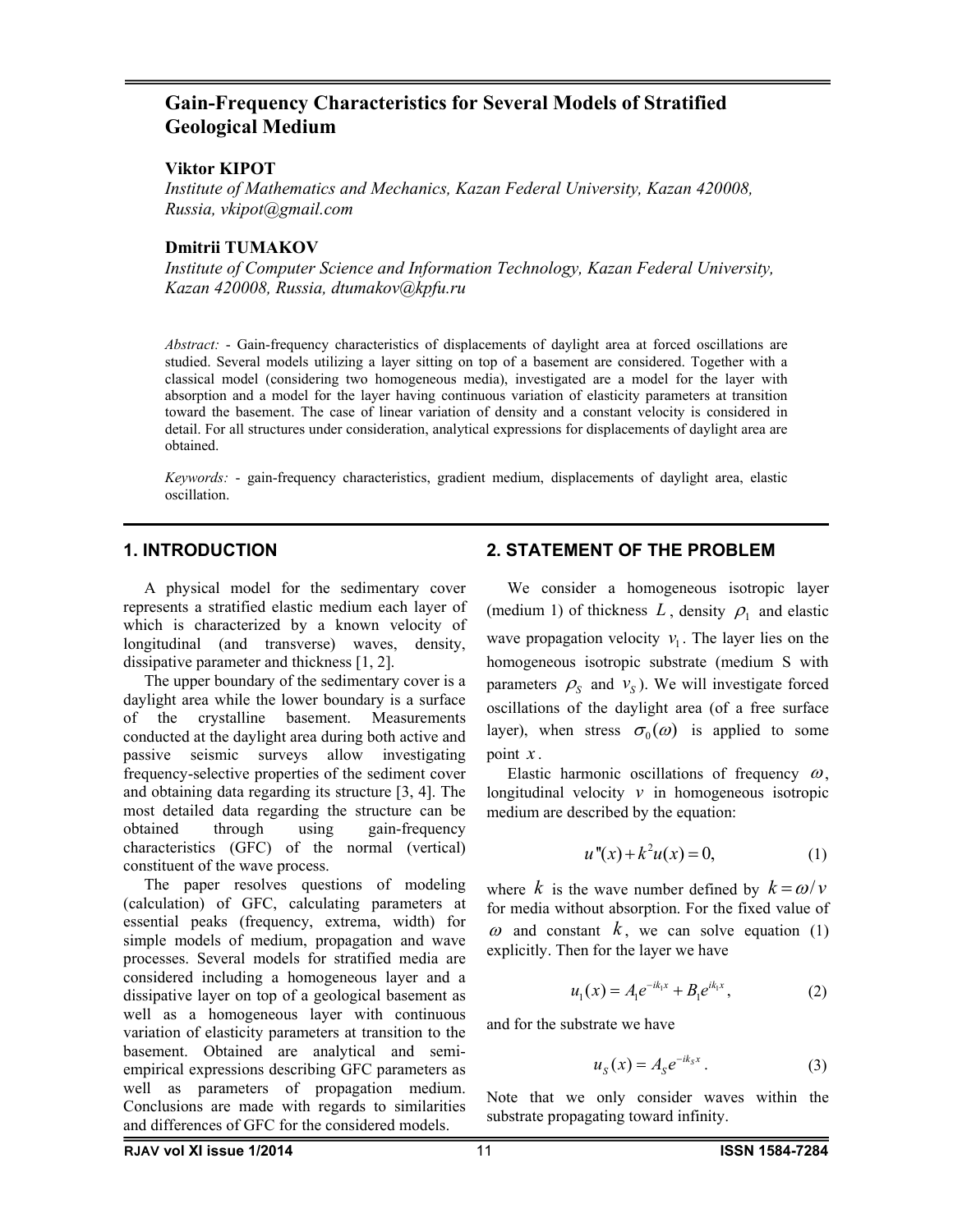We allocate the supplementary layer (medium 2) of thickness  $2\varepsilon$  under the substrate. The layer has a gradient structure. Density  $\rho_2(x)$  continuously varies from value  $\rho_1$  to value  $\rho_s$ , whereas velocity  $v<sub>2</sub>$  is constant. Propagation of oscillations within the like media is described by the equation:

$$
(\rho_2(x)u_2'(x))' + \rho_2(x)k_2^2u_2(x) = 0,
$$
  
\n
$$
L - \varepsilon < x < L + \varepsilon.
$$
 (4)

 Equation (4) usually does not have an analytical solution [5].

Displacement  $u(x)$  and stress  $\sigma(x)$  are continuous functions over the entire region  $x > 0$ . Stress and displacement satisfy to Hooke's law:  $\sigma(x) = \rho v^2 u'(x)$ .

The continuity of displacements and stresses provide conditions at the media joint:

$$
u_1(L-\varepsilon) = u_2(L-\varepsilon),
$$
  
\n
$$
u_s(L+\varepsilon) = u_2(L+\varepsilon),
$$
  
\n
$$
\rho_1 v_1^2 u_1'(L-\varepsilon)
$$
  
\n
$$
= \rho_2(L-\varepsilon) v_2^2 u_2'(L-\varepsilon),
$$
  
\n
$$
\rho_s v_s^2 u_s'(L+\varepsilon)
$$
  
\n
$$
= \rho_2(L+\varepsilon) v_2^2 u_2'(L+\varepsilon).
$$
 (5)

Let us locate the source at  $x=0$ . Then we obtain the boundary condition in the form  $\rho_1 v_1^2 u_1'(0) = \sigma_0$ . This condition combined with  $(2)$ –(5) is a mathematical statement of the boundary value problem for elastic oscillations within our structure.

We will investigate the dependence  $| u_1 (0) |$  on frequency  $\omega$  for the cases  $\varepsilon = 0$  and  $\varepsilon > 0$ . Thus, we evaluate the range of amplitude leaps for different cases of elastic structures.

### **3. STEPWISE DISTRIBUTION OF MEDIUM PARAMETERS**

We consider the simple case of the uniform layer 1 placed onto the substrate S. Amplitudes  $A_1$ ,  $B_1$ and  $A_s$  can be found in the analytical form. The displacement of the daylight area  $(x=0)$  can be written in the form:

$$
u_1(0) = \frac{\cos Lk_1 + it \sin Lk_1}{t \cos Lk_1 + i \sin Lk_1} \frac{i\sigma_0}{k_1 \rho_1 v_1^2},
$$

where  $t = (\rho_s v_s) / (\rho_l v_l)$ . Thus, the absolute value of displacement takes the form

$$
|u_1(0)| = \frac{\sqrt{t^2 + \frac{(t^2 - 1)^2}{4} \sin^2 \frac{2L\omega}{v_1}}}{\sin^2 \frac{L\omega}{v_1} + t^2 \cos^2 \frac{L\omega}{v_1}} \frac{|\sigma_0|}{\rho_1 v_1 \omega}.
$$

We define the source in the form  $\sigma_0(\omega) = A_0 \rho_1 v_1 \omega$ , where  $A_0$  is a parameter (in meters) which is independent on frequency.

Then, extrema of  $|u_1(0)|$  occur for frequencies

$$
\omega = \frac{\pi n v_1}{L} \text{ u } \omega = \frac{\pi (2n - 1) v_1}{2L}.
$$
 (6)

Values of  $| u_1 (0) |$  in these points are  $\rho_1 v_1 /(\rho_s v_s) |A_0|$  and  $\rho_s v_s /(\rho_i v_1) |A_0|$  (see the graph of  $|u_1(0)|$  in Fig. 1).



 $\sigma_0(\omega)$   $= \rho_1 v_1 \omega \, | \, A_0 |$ . Blue line is for the top source; red line is for the bottom source. Parameters of media:  $\rho_s / \rho_1 = 1700/1250$ ,  $L = 100$  m,  $A_0 = 1$  m.

Next, the daylight area is a free surface, and the wave in the form  $u_0(x) = A_0 \rho_1 v_1 /(\rho_s v_s) e^{ik_s(x-L)}$ comes from infinity. Then we have the source  $\sigma_0(\omega) = i A_0 \rho_1 v_1 \omega$  in point  $x = L$ .

Extrema of the function  $|u_1(0)|$  occur at frequencies  $\omega = \pi n v_1 / L$  and  $\omega = \pi(2n-1)v_1/(2L)$ . Their values equal to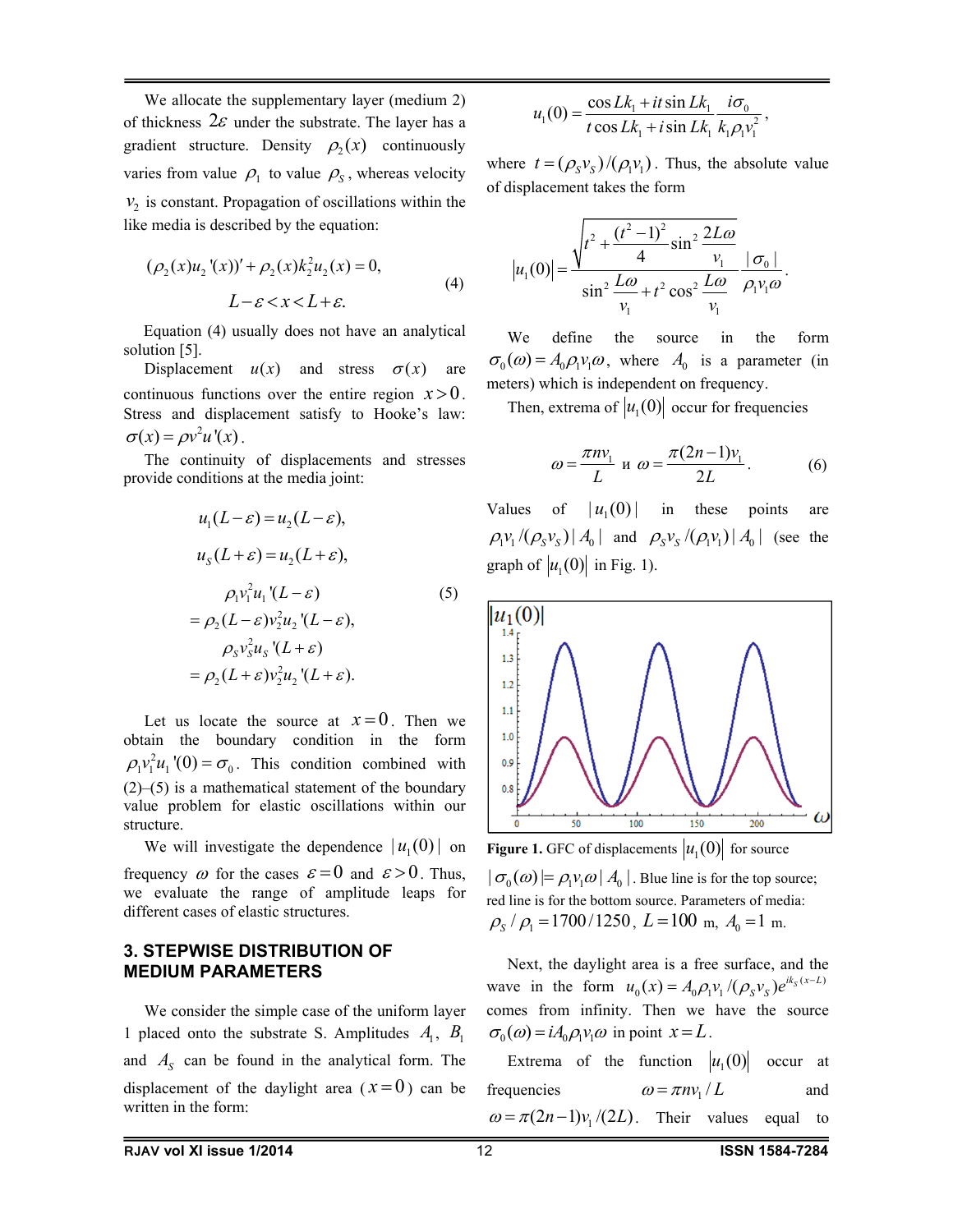$\left[\rho_1 v_1 / (\rho_s v_s)\right] A_0$  and  $\left[A_0\right]$ . If  $\rho_s v_s > \rho_1 v_1$ , then value  $|A_0|$  corresponds to maximum of the above function. The absolute value of displacement of daylight area becomes

$$
|u_1(0)| = \frac{1}{\sqrt{\sin^2 \frac{h\omega}{v_1} + t^2 \cos^2 \frac{h\omega}{v_1}}}
$$
 | A<sub>0</sub> |.

The graph of  $|u_1(0)|$  is presented in Fig. 1 (red line). The pattern of oscillations for the top source is similar to that for the bottom source.

Now, we consider the dissipative layer. In this case we have  $k^2 = k_0^2/(1 + i\chi)$  in equation (1), where

$$
k_0 = \frac{\omega}{v}, \ \chi = \frac{\omega}{\omega_0}, \ \omega_0 = \frac{\rho v^2}{b},
$$

*b* is the dissipation parameter.

If all coefficients are constant, then the general solution can be written in the form:

$$
u(x) = A_1 \exp[-(\alpha + i\tilde{k})x] + B_1 \exp[(\alpha + i\tilde{k})x].
$$

 Here, expressions for acoustical absorption coefficient and for wave number are given as

$$
\alpha^{2} = \frac{2\alpha_{0}^{2}}{\chi^{2}(1+\chi^{2})}\left(\sqrt{1+\chi^{2}}-1\right),
$$

$$
\tilde{k}^{2} = \frac{k_{0}^{2}}{2(1+\chi^{2})}\left(\sqrt{1+\chi^{2}}+1\right),
$$

where  $\alpha_0 = (b\omega^2)/(2\rho v^3)$  is the acoustical absorption coefficient for low-frequency approximation.

We make several observations regarding an asymptotic behavior of  $\alpha$  and  $\tilde{k}$ . For  $\chi$  <<1, wave number  $\tilde{k}$  tends to the limit equal to  $k_0$ ; for  $\chi \gg 1$ :  $\tilde{k}^2 \rightarrow (\omega \omega_0)/(2v^2)$ . The absorption coefficient  $\alpha$ tends to  $\alpha_0$  for small values of  $\chi$ . For  $\chi >> 1$ :  $\alpha^2 \rightarrow (\omega \omega_0)/(2v^2)$ . In other words, the absorption coefficient increases proportionally to  $\omega^2$  for small frequencies, whereas for high frequencies increases proportionally to  $\sqrt{\omega}$ . Velocity increases

proportionally to  $\sqrt{\omega}$  for high frequencies (dispersion of velocity is characteristic of a dissipative medium).

Stress and displacement are related via the law:  $\sigma(x) = \rho v^2 u'(x) + i\omega b u'(x)$ . Accordingly, the conjugate condition of required functions at the joint (at  $x = L$ ) takes another form in this case. The condition for the daylight area becomes  $(\rho_1 v_1^2 + i\omega b_1) u'_1(0) = \sigma_0(\omega)$ .

Oscillations of the daylight area take

$$
u(0) = -\frac{\left(1 + \frac{\tilde{z}_1}{z_s}\right)e^{2(\alpha_1 + i\tilde{k}_1)L}}{1 - \frac{\tilde{z}_1}{z_s} + \left(1 + \frac{\tilde{z}_1}{z_s}\right)e^{2(\alpha_1 + i\tilde{k}_1)L}}
$$

$$
\times \frac{2\sigma_0(\omega)}{z_s},
$$

where 
$$
z_s = ik_s \rho_s v_s^2
$$
 and  
\n $\tilde{z}_1 = (\alpha_1 + ik_1) (\rho_1 v_1^2 + i\omega b_1).$ 



**Figure 2.** GFC of displacements  $|u_1(0)|$  for source

 $\sigma_0(\omega) = \rho_1 v_1 \omega | A_0 |$ . Blue line is for medium without absorption, red line is for medium with absorption. Parameters of media:  $b = 10^5$ ,  $L = 100$  m,  $\rho_1 = 1250 \text{ kg/m}^3$ ,  $\rho_s = 1700 \text{ kg/m}^3$ ,

 $v_{\rm r} = 2500$  m/s.

The oscillations have the same phase pattern as oscillations without absorption. However, amplitudes of oscillations decrease exponentially (see Fig. 2).

#### **4. MEDIA WITH THE GRADIENT VARIATION OF MEDIUM PARAMETERS**

We make several observations regarding the behavior of displacements for high frequencies in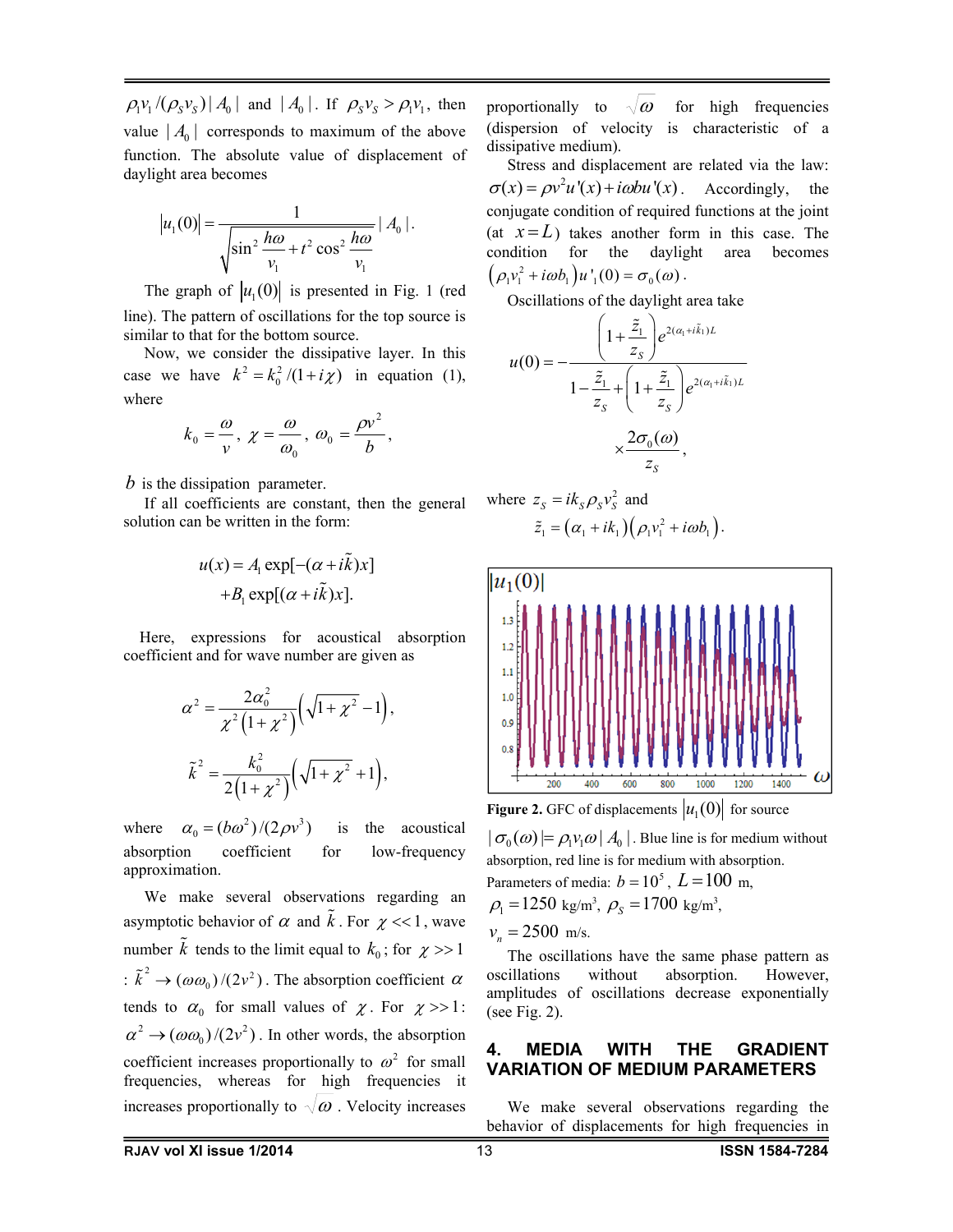gradient media. We write wave equation in the following form:

$$
(G(x)u'(x))' + \rho(x)\omega^2 u(x) = 0, \qquad (7)
$$

where  $G(x)$  is elastic modulus. Equation (7) can be reduced to the form:

$$
G'(x)u'(x) + G(x)u''(x) + \rho(x)\omega^2 u(x) = 0.
$$
 (8)

We introduce the characteristic frequency

$$
\omega_0(x) = \frac{G'(x)}{\sqrt{\rho(x)G(x)}}.
$$

Let the velocity of medium  $v(x)$  have a constant value. Then equation (8) can be written in the form:

$$
k(x)u'(x) + u''(x) + k_0^2(x)u(x) = 0, \qquad (9)
$$

where  $k_0(x) = \omega/c(x)$ ,  $k(x) = \omega_0(x)/c(x)$ ,  $c(x)$ is phase velocity.

Note, for  $\omega >> \Omega_0 = \max |\omega_0(x)|$  equation (9) is reduced to the following equation:

$$
u''(x) + k_0^2(x)u(x) = 0.
$$

We consider the case, when the distribution of medium density is given by  $\rho(x) = \rho_0 (1 + \sin Bx)$ and velocity is constant [6]. For this case:

$$
\omega_0(x) = \frac{vB\cos Bx}{1+\sin Bx},
$$

and  $\Omega_0 = vB$ .

Solution for the propagating in the positive direction wave can be presented in the form:

$$
u(x) = \frac{A}{\sqrt{\rho(x)}} \exp(-ixk_0\sqrt{1 + \frac{\Omega_0^2}{4\omega^2}}).
$$

Phase velocity of this medium is defined by the following relation:

$$
c = \frac{v}{\sqrt{1 + \Omega_0^2/(4\omega^2)}}
$$

Media of this kind are characterized by anomalous dispersion. For  $\omega >> \Omega_0$ , we obtain  $c(x) = v$  and  $k(x) = k_0$ . For  $\omega \ll 1$ , we obtain  $c(x) = 2\omega / B$  and  $k(x) = B/2$ .

In [6] we showed that the elastic wave reflected off the gradient layer having density distribution in the form  $\rho_2(x) = A(1 + \sin Bx)$  decay according to law  $O(\omega^{-1})$ .

### **5. SUPPLEMENTARY LAYER WITH LINEAR DISTRIBUTION OF MEDIUM PARAMETERS**

Now, in lieu of stepwise variation of elastic medium parameters at the conjugation of layer (  $0 \le x \le L$ ) with the substrate  $(x > L)$ , we consider continuous variation of parameters obeying the linear law. In order to accomplish that, we add a gradient layer  $(L-\varepsilon \le x \le L+\varepsilon)$  of thickness  $2\varepsilon$ in between the layer and the substrate.

In Fig. 3 an example of smoothing of densities of the layer  $\rho_1 = 1250 \text{ kg/m}^3$  and of the substrate  $\rho_s = 1700 \text{ kg/m}^3$  is shown. For this purpose, a second layer (in this particular case) at  $x \in (70 \text{ m})$ 130 m) with the density distribution  $\rho_2(x) = 7.5x + 1100$  is introduced.



**Figure 3.** Linear smoothing of the density leap from  $\rho_1 = 1250 \text{ kg/m}^3 \text{ to } \rho_s = 1700 \text{ kg/m}^3$ .

Next, we assume that propagation speed of elastic waves is uniform everywhere. Thus, due to introducing a new layer, density  $\rho(x)$  and elastic modulus  $G(x) = \rho(x) v^2(x)$  vary continuously. However, whereever possible, we will leave the notation  $v_n$  for the speed of a considered medium.

As to the intermediate layer, we assume that the density distribution is given by  $\rho_2(x) = ax + b$ , whereas velocity remains constant  $v_2(x) = v_2$ . Besides,  $\rho_2(x)$  changes its values from  $\rho_1$  to  $\rho_s$ . Parameters *a* and *b* can be expressed through  $\varepsilon$ :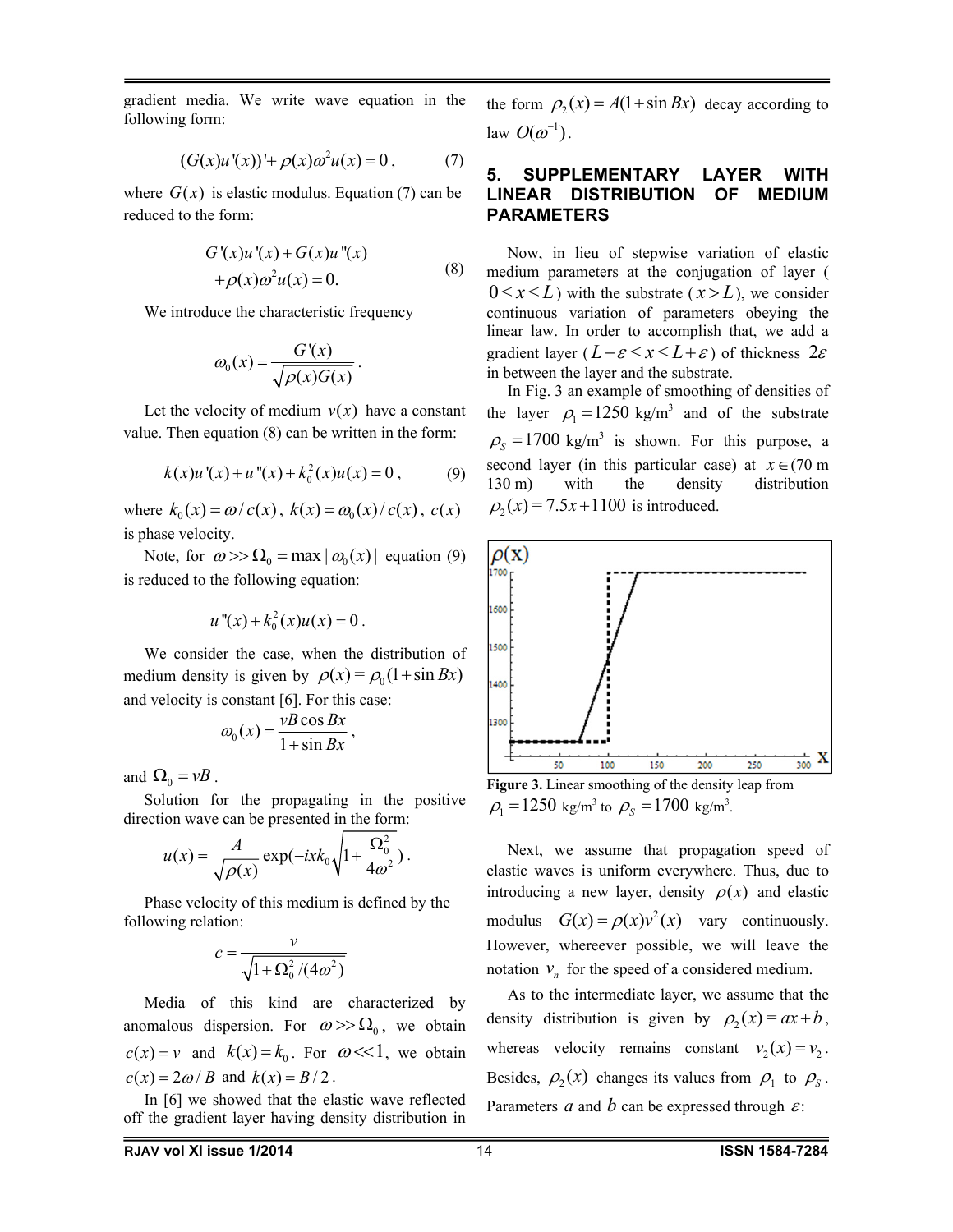$$
a=\frac{\rho_s-\rho_1}{2\varepsilon},\ b=\frac{\rho_s+\rho_1}{2}-L\frac{\rho_s-\rho_1}{2\varepsilon}.
$$

Equation (4) can be solved explicitly:

$$
u_2(x) = A_2 J_0 \left( \left| \frac{\omega}{v_2} x + \frac{b\omega}{a v_2} \right| \right)
$$

$$
+ B_2 Y_0 \left( \left| \frac{\omega}{v_2} x + \frac{b\omega}{a v_2} \right| \right).
$$

Then conditions of continuity of displacement and stress lead to a system of linear algebraic equations which can be solved analytically. Hence, displacement of the daylight area takes the form:

$$
u_1(0) = \frac{(-1+E)v_2Q_1 + (1+E)iv_1Q_0}{(-1+E)v_1Q_0 - (1+E)iv_2Q_1}\frac{\sigma_0}{\omega \rho_1 v_1}
$$

where

$$
E = \exp[2i(L-\varepsilon)\frac{\omega}{v_1}],
$$
  
\n
$$
Q_n = (J_0(\xi_2)v_3 + iJ_1(\xi_2)v_2)Y_n(\xi_1)
$$
  
\n
$$
-(Y_0(\xi_2)v_3 + iY_1(\xi_2)v_2)J_n(\xi_1), \quad n = 0, 1
$$

and

$$
\xi_1 = \left(\frac{b}{a} + L - \varepsilon\right) \frac{\omega}{v_2},
$$

$$
\xi_2 = \left(\frac{b}{a} + L + \varepsilon\right) \frac{\omega}{v_2}.
$$

We investigate behavior of displacement at low frequencies  $\omega$ . We have

$$
\lim_{\omega \to 0} u_1(0) = \frac{i}{\rho_S v_S} \lim_{\omega \to 0} \frac{\sigma_0}{\omega}.
$$
 (10)

Let the velocities in all the media be equal. Then for high frequancies we obtain

$$
\lim_{\omega \to \infty} u_1(0) = \frac{i}{\rho_1 v_1} \lim_{\omega \to \infty} \frac{\sigma_0}{\omega}.
$$
 (11)

Here we observe that the value  $u_1(0)$  oscillates around the value leaning toward a given limit with increasing  $\omega$ .

Amplitude of a wave passed into the substrate takes the form

$$
A_{S} = -2 \exp[i(\frac{L-\varepsilon}{v_{1}} + \frac{L+\varepsilon}{v_{S}})\omega]
$$
  
 
$$
\times \frac{J_{1}(\xi_{2})Y_{0}(\xi_{2}) - J_{0}(\xi_{2})Y_{1}(\xi_{2})}{(-1+E)v_{1}Q_{0} - (1+E)v_{2}Q_{1}} \frac{v_{2}\sigma_{0}}{\rho_{1}\omega}.
$$

Asymptotic expressions for  $A<sub>S</sub>$  at low frequencies  $\omega$  become:

$$
\lim_{\omega \to 0} A_{S} = \frac{i}{\rho_{S} v_{S}} \lim_{\omega \to 0} \frac{\sigma_{0}}{\omega},
$$

whereas at high frequencies the corresponding expressions take the form:

$$
\lim_{\omega \to \infty} A_S = \frac{i}{\sqrt{\rho_1 \rho_S} v_1} \lim_{\omega \to \infty} \frac{\sigma_0}{\omega}.
$$

Below are given results of calculation of absolute value of displacement of the daylight area and of amplitude of the substrate wave (Fig. 4) for layer of thickness 100 m, density  $\rho_1 = 1250 \text{ kg/m}^3$  sitting on top of the geological basement having density  $\rho_s = 1700 \text{ kg/m}^3$ . We assume that speed of propagation of elastic oscillations equals  $v_n = 2500$  m/s everywhere. The source is located at the daylight area and  $\sigma_0(\omega) = A_0 \rho_1 v_1 \omega$ , where  $A_0 = 1$  m.



**Figure 4.** Dependence of absolute value of displacement for daylight area and for substrate on frequency  $\omega$  at  $\epsilon$  = 5 m. Blue line corresponds to displacement for daylight area  $| u_1 (0) |$ ; red line corresponds to amplitude of transmitted wave  $|A_{S}|$ .

We observe that the layered structures in the performed calculations are those described above. The upper layer is located at  $0 \le x \le L-\varepsilon$ , the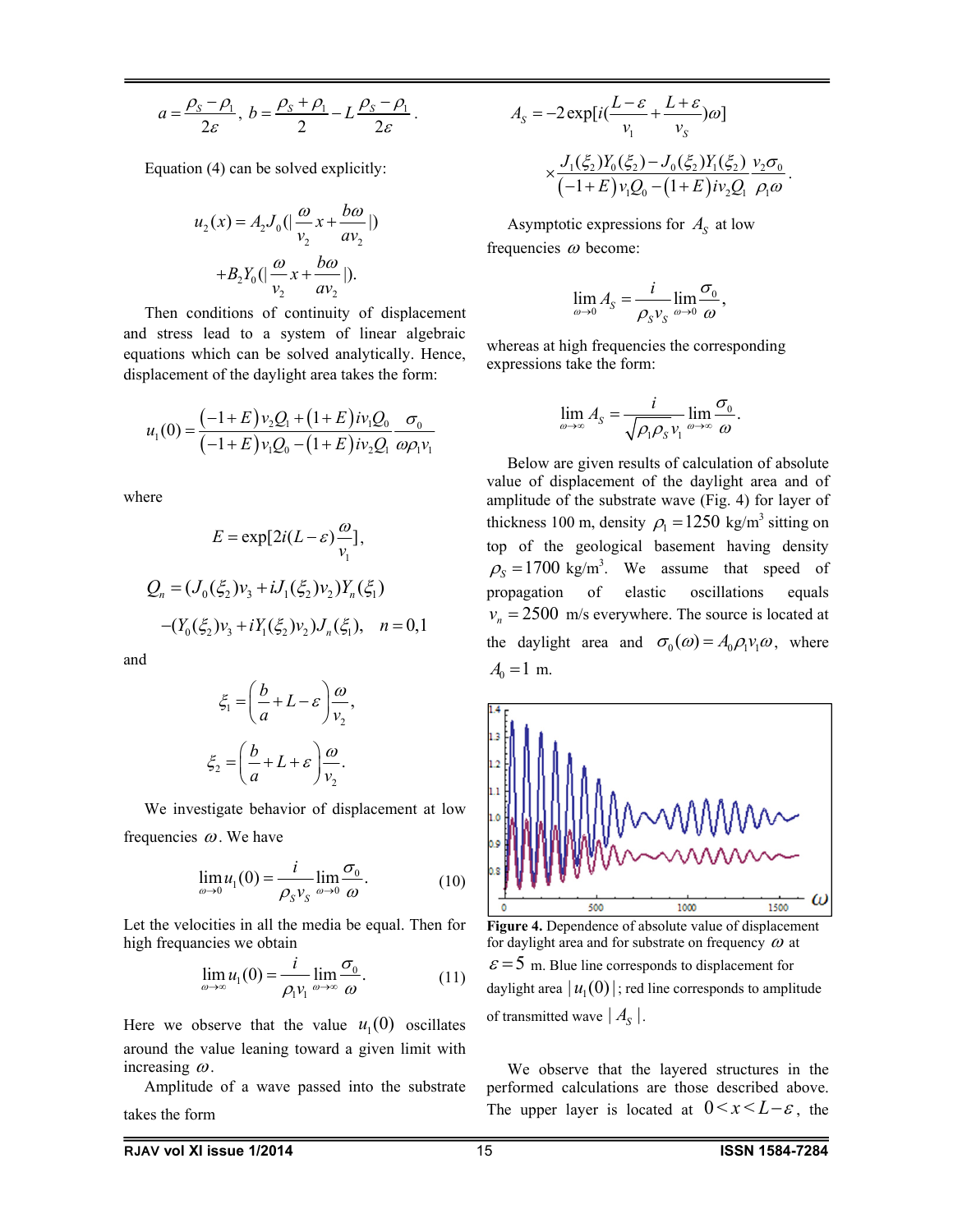gradient layer is at  $L-\varepsilon \leq x \leq L+\varepsilon$ , and the substrate is at  $x > L + \varepsilon$ .



**Figure 5.** Dependence of absolute value of displacement for daylight area on frequency  $\omega$  at  $\varepsilon = 5$  m; for  $L = 50$  m (blue line) *u*  $L = 200$  m (red line).

Fig. 5 shows comparison of GFC  $| u_1(0) |$  for  $L = 50$  m and  $L = 200$  m. It can be seen that the envelope curves for both graphs coincide. It is also evident that the large layer thickness *L* leads to more frequent oscillations of the plots.

In the presented figures (Fig. 4 and 5) compression points of oscillations are clearly seen. They correspond to frequencies  $\omega \approx 800$  rad and  $\omega \approx 1600$  rad. The general expression for these frequencies (as well as for high frequencies) is following:

$$
\omega_n \approx \frac{\pi n v_2}{2\varepsilon}, \quad n = 1, 2, \dots \tag{12}
$$

Just as in the case of a single layer (6), extreme values are achieved at frequencies

$$
\omega \approx \frac{\pi n v_1}{L} \text{ and } \omega \approx \frac{\pi (2n-1) v_1}{2L}.
$$
 (13)

Let us say a few words regarding the other method for smoothing the density. Let us once again locate the gradient layer at  $(L-\varepsilon \leq x \leq L+\varepsilon)$  but having parameters varying in accordance with the law  $\rho_2(x) = A(1 + \sin Bx)$ . For example, we can choose  $\varepsilon$  = 4.8746 m and

$$
\rho_2(x) = \frac{\rho_1 + \rho_S}{2} \left(1 - \sin \frac{\pi x}{L}\right),\,
$$

Since the value of  $B$  is small, the density distribution curve of the "sine" layer is close to the distribution curve for the "linear" layer. The



intereference picture practically coincides with that

observed in the case of the linear transition.

**Figure 6.** Graphs of displacement  $| u_1(0) |$  and its approximation  $\tilde{u}_1$ .

By analyzing asymptotes (10), (11) and expressions (12), (13), and accounting for conclusions of the previous point regarding the decay of oscillations, let us approximate  $|u_1(0)|$ using function  $\tilde{u}_1$ :

$$
\tilde{u}_1 = 1 - \frac{\rho_s v_s - \rho_1 v_1}{\rho_s v_s} \frac{v_2}{2\varepsilon\omega}
$$

$$
\times \sin \frac{2\varepsilon\omega}{v_2} \cos \frac{2L\omega}{v_1}.
$$

We observe that  $\sin(2\epsilon \omega / v_2)$  gives beatings of period around 800 rad whereas  $cos(2L\omega / v_1)$ provides high-frequency oscillations. The graphs for  $u_1(0)$  and  $\tilde{u}_1$  for the case  $\varepsilon = 5$  m are given in Fig. 6. Here  $L = 100 \text{ m}, \rho_1 = 1250 \text{ kg/m}^3$ ,  $\rho_s = 1700 \text{ kg/m}^3$ ,  $v_n = 2500 \text{ m/s}$ .

#### **6. CONCLUSIONS**

The work considered several models for stratified layers including a homogeneous or dissipative layer sitting on top of a basement as well as a homogeneous layer having continuous variation of elasticity parameters at transition to the basement.

Conclusion was made that in all considered layered structures frequency of extrema of displacements of daylight area remains constant. What changes are amplitudes of the displacements only.

Dispersive dependences for several gradient structures are obtained. The work presented explicit relations for displacements of daylight area at forced